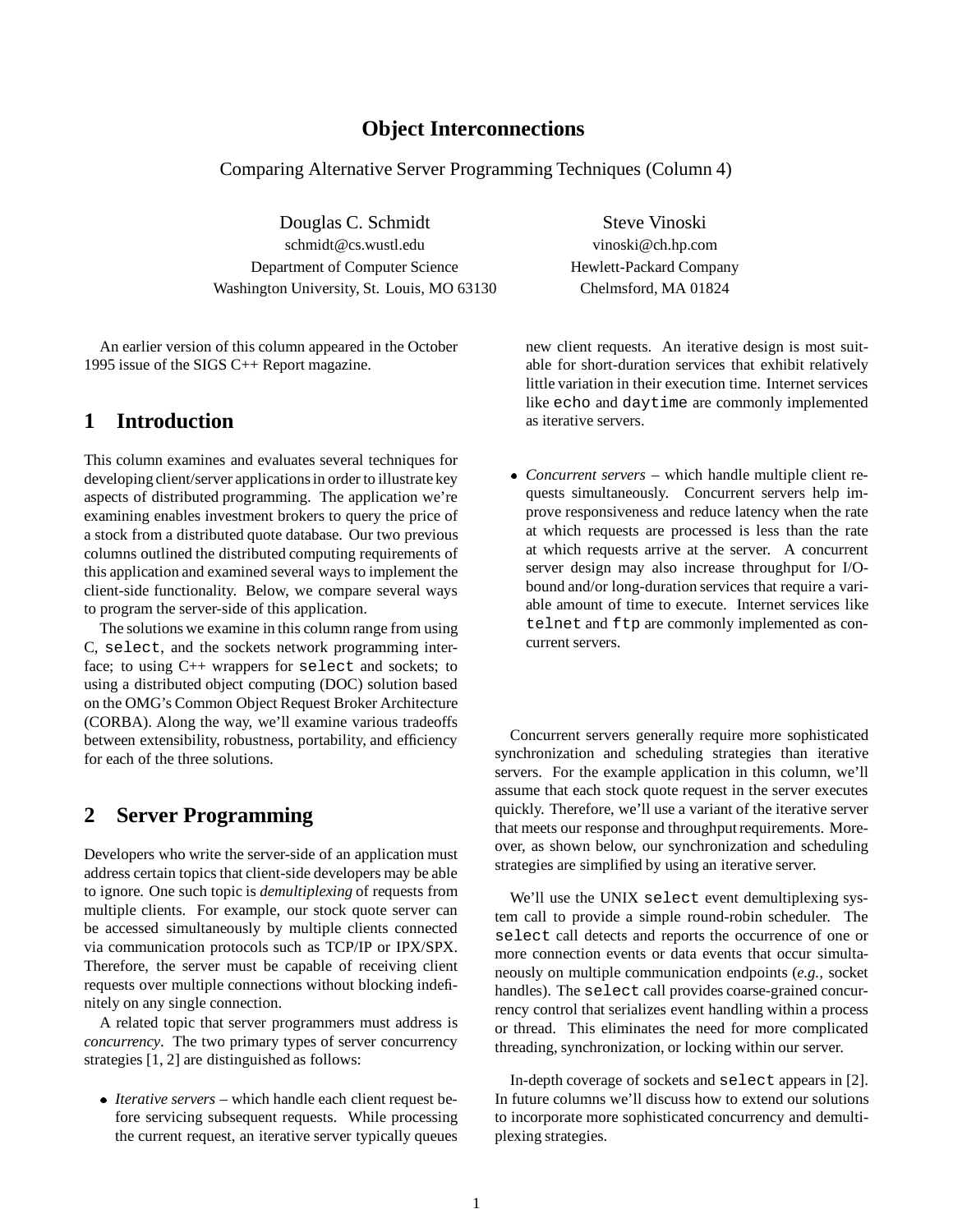## **3 The Socket Server Solution**

#### **3.1 Socket/C Code**

The following code illustrates how to program the server-side of the stock quote program using sockets, select, and C. The following two C structures define the schema for quote requests and quote responses:

```
#define MAXSTOCKNAMELEN 100
struct Quote_Request
{
  long len; /* Length of the request. */
 char name[MAXSTOCKNAMELEN]; /* Stock name. */
};
struct Quote_Response
{
  long value; /* Current value of the stock. */
  long errno; /* 0 if success, else errno value. */
};
```
These structures are exchanged between the client-side and server-side of the stock quote programs.

Next, we've written four C utility routines. These routines shield the rest of the application from dealing with the lowlevel socket interface. To save space, we've omitted most of the error handling code. Naturally, a robust production application would carefully check the return values of system calls, handle unexpected connection resets, and insure that messages don't overflow array bounds.

The first routine receives a stock quote request from a client:

```
// WIN32 already defines this.
#if defined (unix)
typedef int HANDLE;
#endif /* unix */
int recv_request (HANDLE h,
                  struct Quote_Request *req)
{
 int r_bytes, n;
 int len = sizeof *req;
  /* Recv data from client, handle "short-reads". */
 for (r_bytes = 0; r_bytes < len; r_bytes += n) {
   n = recv (h, ((char *) req) + r_bytes,
              len - r_bytes, 0);
   if (n <= 0) return n;
  }
  /* Decode len to host byte order. */
 req->len = ntohl (req->len);
 return r_bytes;
}
```
The length field of a Quote Request is represented as a binary number that the client's send\_request encoded into network byte order. Therefore, the server's recv\_request routine must decode the message length back into host byte order usingntohl. In addition, since we use the bytestreamoriented TCP protocol, the server code must explicitly loop to handle "short-reads" that occur due to buffer constraints in the OS and transport protocols.

The following send response routine sends a stock quote from the server back to the client. It encodes the numeric value of the stock quote into network byte order before returning the value to the client, as follows:

```
int send_response (HANDLE h, long value)
{
 struct Quote_Response res;
 size_t w_bytes;
 size_t len = sizeof res;
 // Set error value if failure occurred.
 res.errno = value == -1 ? htonl (errno) : 0;
 res.value = htonl (value);
  /* Respond to client, handle "short-writes". */
 for (w_bytes = 0; w_bytes < len; w_bytes += n) {
   n = send (h, ((const char *) &res) + w_bytes,
              len - w_bytes, 0);
    if (n <= 0) return n;
  }
 return w_bytes;
}
```
As with recv\_request, the server must explicitly handle short-writes by looping until all the bytes in the response are sent to the client.

The handle quote routine uses the C functions shown above to receive the stock quote request from the client, look up the value of the stock in an online database, and return the value to the client, as follows:

```
extern Quote Database *quote db;
long lookup_stock_price(Quote_Database*,
                        Quote_Request*);
void handle_quote(HANDLE h)
{
    struct Quote_Request req;
    long value;
    if (recv_request(h, &req) <= 0)
        return 0;
    /* lookup stock in database */
    value = lookup_stock_price(quote_db, &req);
    return send_response(h, value);
}
```
The handle quote function illustrates the synchronous, request/response style of communication between clients and the quote server.<sup>1</sup> Note that we only perform one request/response cycle for each client at a time since we've designed the quote server as an iterative server. This design ensures that a highly active client doesn't starve out other clients by sending multiple requests back-to-back.

The next routine creates a socket server endpoint that listens for connections from stock quote clients. The caller passes the port number to listen on as a parameter:

```
HANDLE create_server_endpoint (u_short port)
{
```

```
struct sockaddr_in addr;
HANDLE h;
/* Create a local endpoint of communication. */
h = socket (PF_INET, SOCK_STREAM, 0);
/* Setup the address of the server. */
memset ((void *) &addr, 0, sizeof addr);
addr.sin_family = AF_INET;
addr.sin_port = htons (port);
addr.sin_addr.s_addr = INADDR_ANY;
```
<sup>&</sup>lt;sup>1</sup>In a future column we'll illustrate how to develop asynchronous "publish/subscribe" communication mechanisms that notify consumers automatically when stock values change.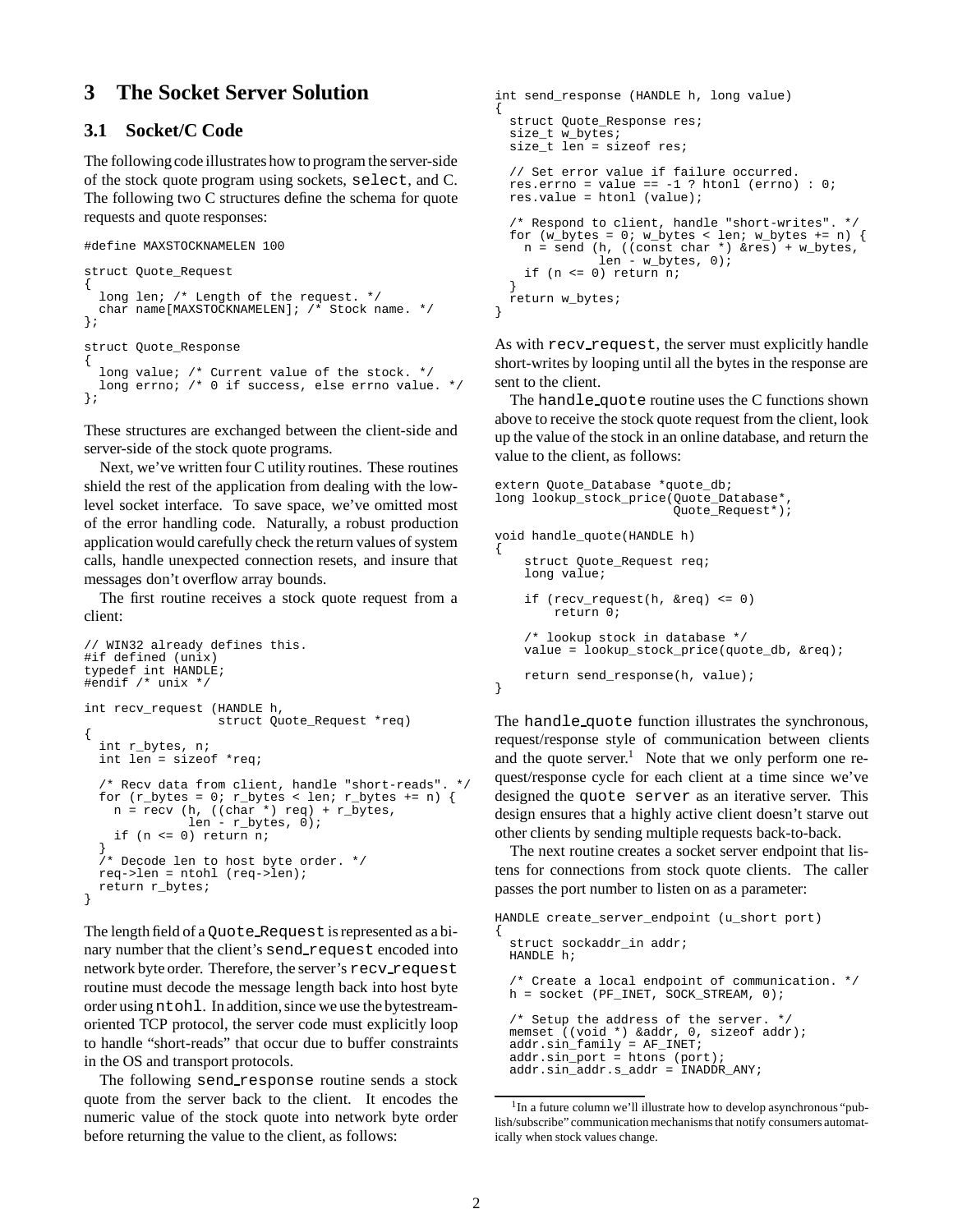```
/* Bind server port. */
bind (h, (struct sockaddr *) &addr, sizeof addr);
/* Make server endpoint listen for connections. */
listen (h, 5);
return h;
```
}

The main function shown below uses the C utility routines defined above to create an iterative quote server. The select system call demultiplexes new connection events and data events from clients. Connection events are handled directly in the event loop, which adds the new HANDLE to the fd set used by select. Data events are presumed to be quote requests, which trigger the handle quote function to return the latest stock quote from the online database. Note that data events are demultiplexed using a round-robin scheduling policy that dispatches the handle quote function in order of ascending HANDLE values.

```
int main(int argc, char *argv[])
{
    u_short port /* Port to listen for connections. */
        = argc > 1 ? atoi(argv[1]) : 10000;
    /* Create a passive-mode listener endpoint. */
    HANDLE listener = create_server_endpoint(port);
    HANDLE maxhp1 = listener + 1;
    /* fd_sets maintain a set of HANDLEs that
       select() uses to wait for events. */
    fd_set read_hs, temp_hs;
    FD_ZERO(&read_hs);
    FD_ZERO(&temp_hs);
    FD_SET(listener, &read_hs);
    for (i; j)HANDLE h;
        /* Demultiplex connection and data events */
        select(maxhp1, &temp_hs, 0, 0, 0);
        /* Check for stock quote requests and
           dispatch the quote handler in
           round-robin order. */
        for (h = listener + 1; h < maxhpl; h++)if (FD_ISSET(h, &temp_hs))
                if (handle_quote(h) == 0)* Client's shutdown.
                    FD_CLR(h, &read_hs);
                    close(h);
                }
        /* Check for new connections. */
        if (FD_ISSET(listener, &temp_hs)) {
            h = accept(listener, 0, 0);FD_SET(h, &read_hs);
            if (maxhp1 \leq h)maxhp1 = h + 1;
        }
        temp hs = read hs;
    }
     /* NOTREACHED */
}
```
The main program iterates continuously accepting connections and returning quotes. Once a client establishes a connection with the server it remains connected until the client explicitly closes down the connection. This design amortizes the cost of establishing connections since clients can request multiple quote values without reconnecting. As long as there are sufficient OS resources (such as descriptors and memory) available, keeping multiple clients connected helps improve performance.

The select-based iterative server we've show above is actually "pseudo-concurrent" with respect to connection acceptance since multiple connections can be active at the same time. However, it is iterative with respect to request processing since only one handle quote function is actively processing client requests at a time. Moreover, no single client can block other clients for more than one request/response cycle since the select-based iterative server uses roundrobin demultiplexing and dispatching of client requests. Naturally, this works since the handle quote function only processes with a single request at a time.<sup>2</sup>

There are other variants of iterative servers [3]. For example, one common variant looks like this:

```
int main(int argc, char *argv[])
{
    u_short port /* Port to listen for connections. */
        = argc > 1 ? atoi(argv[1]) : 10000;
    /* Create a passive-mode listener endpoint. */
    HANDLE listener = create_server_endpoint(port);
    for (i; j)HANDLE h = accept(listener, 0, 0);handle_quote(h);
      close(h);
    }
    /* NOTREACHED */
}
```
In this variant, the server is iterative with respect to *both* accepting connections and request processing. However, this may cause unacceptably high overhead for "conversationoriented" applications since a new connection must be established for each request.

Regardless of which variant is used, a key characteristic of an iterative server is that request processing is serialized at the event demultiplexing layer. Thus, no additional synchronization is necessary within the server application code.

## **3.2 Evaluating the Socket Solution**

Programming with C, sockets, and select as shown above yields relatively efficient sequential programs. However, sockets and select are low-level interfaces. Our previous column described the many communication-related activities that must be performed by programs written at this level. Briefly, these activities include initializing the socket endpoints, establishing connections, marshalling and unmarshalling of stock quote requests and responses, sending and receiving messages, detecting and recovering from errors, and providing security.

In addition to these activities, the server must also perform demultiplexing and concurrency. Directly programming select to demultiplex events is particularly problematic [4]. The select call requires programmers to explicitly handle many low-level details involving bitmasks, descriptor counts, time-outs, and signals. In addition to being tedious and error-prone, select is not portable across OS platforms.

<sup>&</sup>lt;sup>2</sup>Our subsequent column will illustrate how to remove this limitation.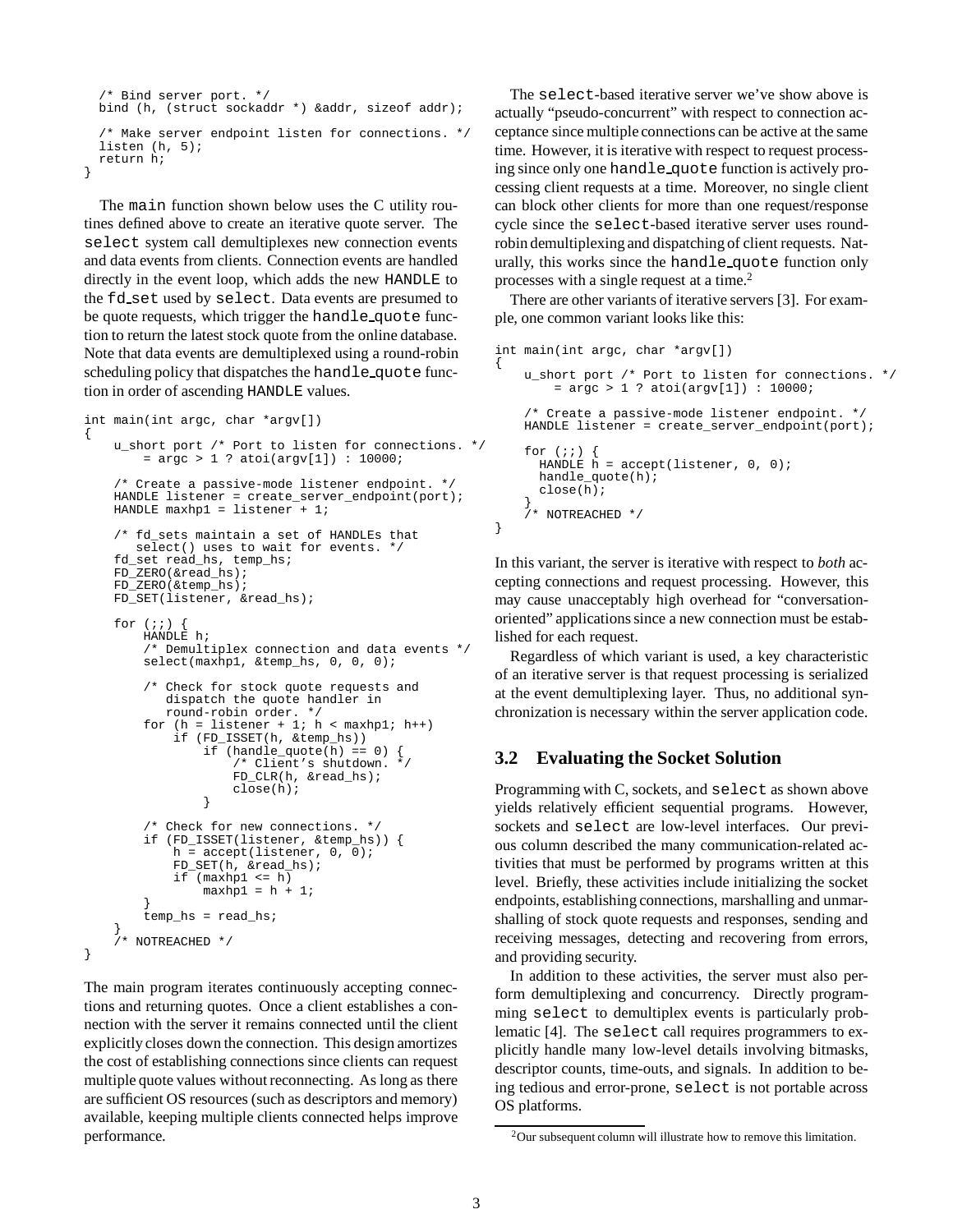Another drawback with the current structure of the quote server is that it hard-codes the application-specific service behavior directly into the program. This makes it hard to extend the current solution (*e.g.,* changing from an iterative to a concurrent server) without modifying existing source code. Likewise, it is hard to reuse any pieces of this solution in other servers that implement similar, but not identical, services.

# **4 The C++ Wrappers Solution**

Using  $C_{++}$  wrappers is one way to simplify the complexity of programming network servers. C++ wrappers encapsulate lower-level network programming interfaces such as sockets and select with type-safe, object-oriented interfaces. The IPC SAP  $[5]$ , Reactor  $[4, 6]$ , and Acceptor  $[7]$  C++ wrappers shown below are part of the ACE object-oriented network programming toolkit. IPC SAP encapsulates sockets and TLI network programming interfaces; the Reactor encapsulates the select and poll event demultiplexing system calls; and the Acceptor combines IPC SAP and the Reactor to implement a reusable strategy for establishing connections passively.3

### **4.1 C++ Wrapper Code**

This section illustrates how the use of  $C++$  wrappers improves the reuse, portability, and extensibility of the quote server. Figure 1 depicts the following three components in the quote server architecture:

- Reactor defines a mechanism for registering, removing, and dispatching Event Handlers (such as the Quote Acceptor and Quote Handler described below). The Reactor encapsulates the select and poll event demultiplexing system calls with an extensible and portable callback-driven objectoriented interface.
- Quote Acceptor a factory that implements the strategy for accepting connections from clients, followed by creating and activating Quote Handlers.
- Quote Handler interacts with clients by receiving quote requests, looking up quotes in the database, and returning responses. Quote Handlers can be implemented as either passive or active objects, depending on how they are configured.

Both the Quote Acceptor and Quote Handler inherit from the Reactor's Event Handler base class. This enables the Reactor to callback to their handle\_input methods when connection events and data events arrive, respectively.



Figure 1: The C++ Wrapper Architecture for the Stock Quoter Server

We'll start by showing the Quote Handler. This template class inherits from the reusable Svc Handler base class in the ACE toolkit. A Svc Handler defines a generic interface for a communication service that exchanges data with peers over network connections. For the stock quote application, Svc Handler is instantiated with a communication interface that receives quote requests and returns quote values to clients. As shown below, it uses the IPC SAP SOCK Stream C++ wrapper for TCP stream sockets. IPC SAP shields applications from low-level details of network programming interfaces like sockets or TLI.

```
template <class STREAM> // IPC interface
class Quote_Handler
  : public Svc_Handler<STREAM>
    // ACE base class defines "STREAM peer_;"
{
public:
 Quote_Handler (Quote_Database *db,
                 Reactor *r)
   : db_ (db), reactor_ (r) {}
  // This method is called by the Quote_Acceptor
  // to initialize a newly connected Quote_Handler,
  // which simply registers itself with the Reactor.
 virtual int open (void) {
    reactor_->register_handler (this, READ_MASK);
 }
 // This method is invoked as a callback by
 // the Reactor when data arrives from a client.
 virtual int handle_input (HANDLE) {
   handle_quote ();
   peer_.close();
  }
 virtual int handle_quote (void) {
```
<sup>&</sup>lt;sup>3</sup>Communication software is typified by asymmetric connection behavior between clients and servers. In general, servers listen *passively* for clients to initiate connections *actively*.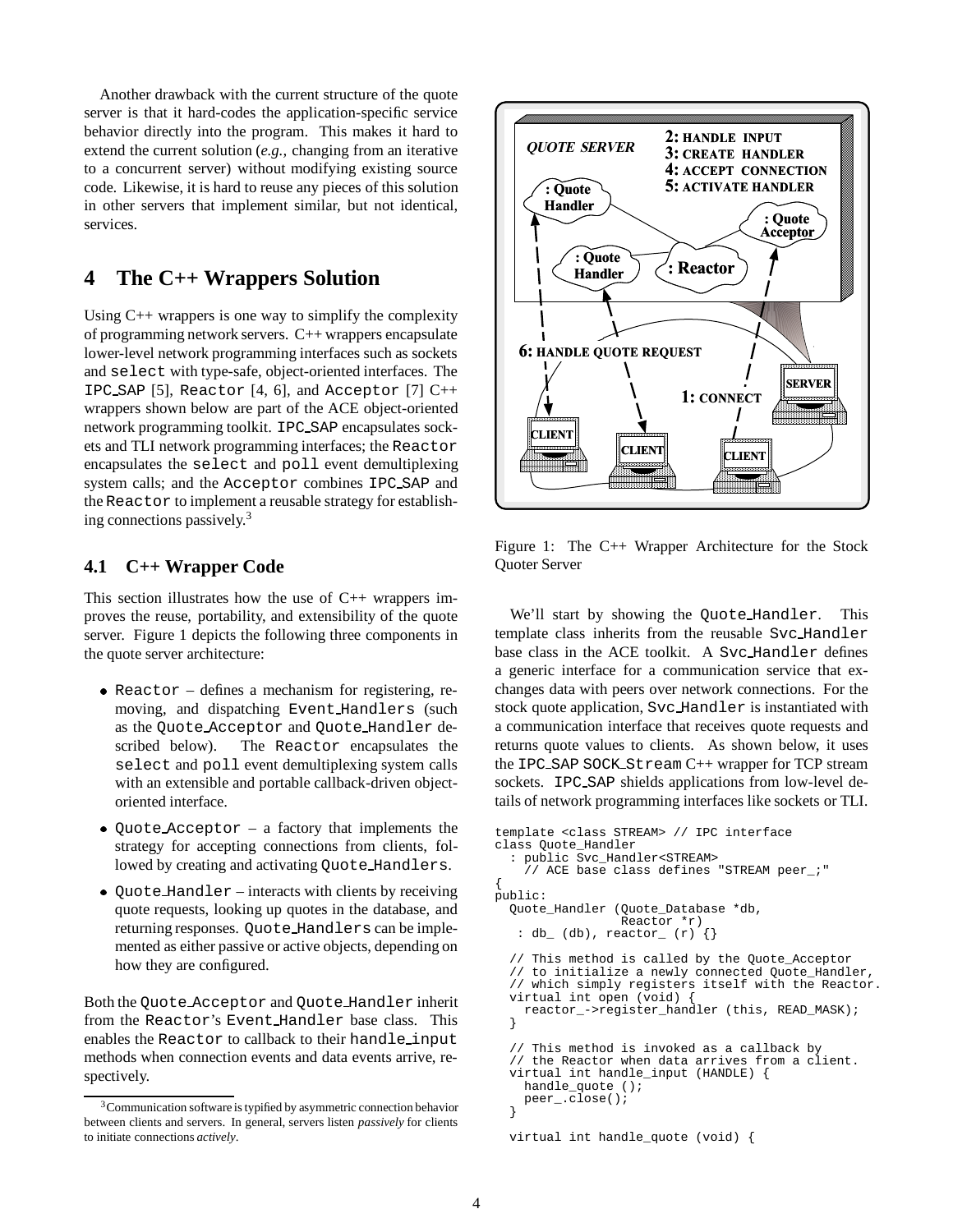```
Quote_Request req;
    if (recv_request (req) <= 0)
      return -1ilong value = db_->lookup_stock_price (req);
   return send response (value);
  }
  virtual int recv_request (Quote_Request &req) {
    // recv_n handles "short-reads"
    int n = peer_.recv_n (&req, sizeof req);
    if (n > 0)/* Decode len to host byte order. */
      req.len (ntohl (req.len ()));
   return n;
  }
  virtual int send_response (long value) {
    // The constructor performs the error checking
    // and network byte-ordering conversions.
    Quote_Response res (value);
    // send_n handles "short-writes".
   return peer_.send_n (&res, sizeof res);
  }
private:
  Quote_Database *db_; // Database reference.
 Reactor *reactor_; // Event dispatcher.
};
```
The next class is the Quote Acceptor. This inherits from the following reusable Acceptor connection factory in the ACE toolkit:

```
template <class SVC_HANDLER, // Service handler
          class PEER_ACCEPTOR> // Passive connection factOTYtual QUOTE_HANDLER *make_svc_handler (void) {
class Acceptor
{
public:
  // Initialize a passive-mode connection factory.
  Acceptor (const PEER_ACCEPTOR::ADDR &addr)
    : peer_acceptor_ (addr) {}
  // Implements the strategy to accept connections from
  // clients, and creating and activating SVC_HANDLERs
  // to process data exchanged over the connections.
  int handle_input (void) {
    // Create a new service handler.
    SVC_HANDLER *svc_handler = make_svc_handler ();
    // Accept connection into the service handler.
    peer_acceptor_.accept (*svc_handler);
    // Delegate control to the service handler.
    svc_handler->open ();
  }
  // Pure virtual Factory method to make a svc handler.
  virtual SVC_HANDLER *make_svc_handler (void) = 0;
  // Returns the underlying passive-mode HANDLE.
  virtual HANDLE get_handle (void) {
    return peer_acceptor_.get_handle ();
  }
private:
  PEER_ACCEPTOR peer_acceptor_;
  // Factory that establishes connections passively.
};
                                                           }
                                                         }
                                                         {
```
The Quote Acceptor subclass is defined by parameterizing the Acceptor template with concrete types that (1) accept connections (SOCK Acceptor or TLI Acceptor) and (2) reactively perform the quote service (Quote Handler): Note that using C++ classes and templates makes it efficient and convenient to conditionally choose between sockets and TLI, as shown below:

```
// Conditionally choose network programming interface.
#if defined (USE_SOCKETS)
typedef SOCK_Acceptor PEER_ACCEPTOR;
typedef SOCK_Stream PEER_STREAM;
#elif defined (USE_TLI)
typedef TLI_Acceptor PEER_ACCEPTOR;
typedef TLI_Stream PEER_STREAM;
#endif /* USE_SOCKET */
typedef Quote_Handler <PEER_STREAM> QUOTE_HANDLER;
// Make a specialized version of the Acceptor
// factory to create QUOTE_HANDLERs that
// process quote requests from clients.
class Quote_Acceptor :
 public Acceptor <QUOTE_HANDLER, PEER_ACCEPTOR>
{
public:
  typedef Acceptor <QUOTE_HANDLER, PEER_ACCEPTOR>
          inherited;
 Quote_Acceptor (const PEER_ACCEPTOR::ADDR &ad,
                  Quote_Database *db,
                  Reactor *r)
   : inherited (ad), db_ (db), reactor_ (r) {
     // Register acceptor with the reactor, which
     // calls the get_handle() method) to obtain
     // the passive-mode peer_acceptor_ HANDLE.
    reactor.register_handler (this, READ_MASK);
   }
  // Factory method to create a service handler.
  // This method overrides the base class to
  // pass in the database and Reactor pointers.
   return new QUOTE_HANDLER (db_, reactor_);
private:
```

```
Quote_Database *db_;
Reactor *reactor_;
```
A more dynamically extensible method of selecting between sockets or TLI can be achieved via inheritance and dynamic binding by using the Abstract Factory or Factory Method patterns described in [8]. An advantage of using parameterized types, however, is that they improve run-time efficiency. For example, parameterized types avoid the overhead of virtual method dispatching and allow compilers to inline frequently accessed methods. The downside, of course, is that template parameters are locked in at compile time, templates can be slower to link, and they usually require more space.

The main function uses the components defined above to implement the quote server:

```
int main (int argc, char *argv[])
 u_short port = argc > 1 ? atoi (argv[1]) : 10000;
  // Event demultiplexer.
 Reactor reactor;
  // Factory that produces Quote_Handlers.
 Quote_Acceptor acceptor (port, quote_db,
                           &reactor);
 // Single-threaded event loop that dispatches
    all events as callbacks to the appropriate
```

```
// Event_Handler subclass object (such as
```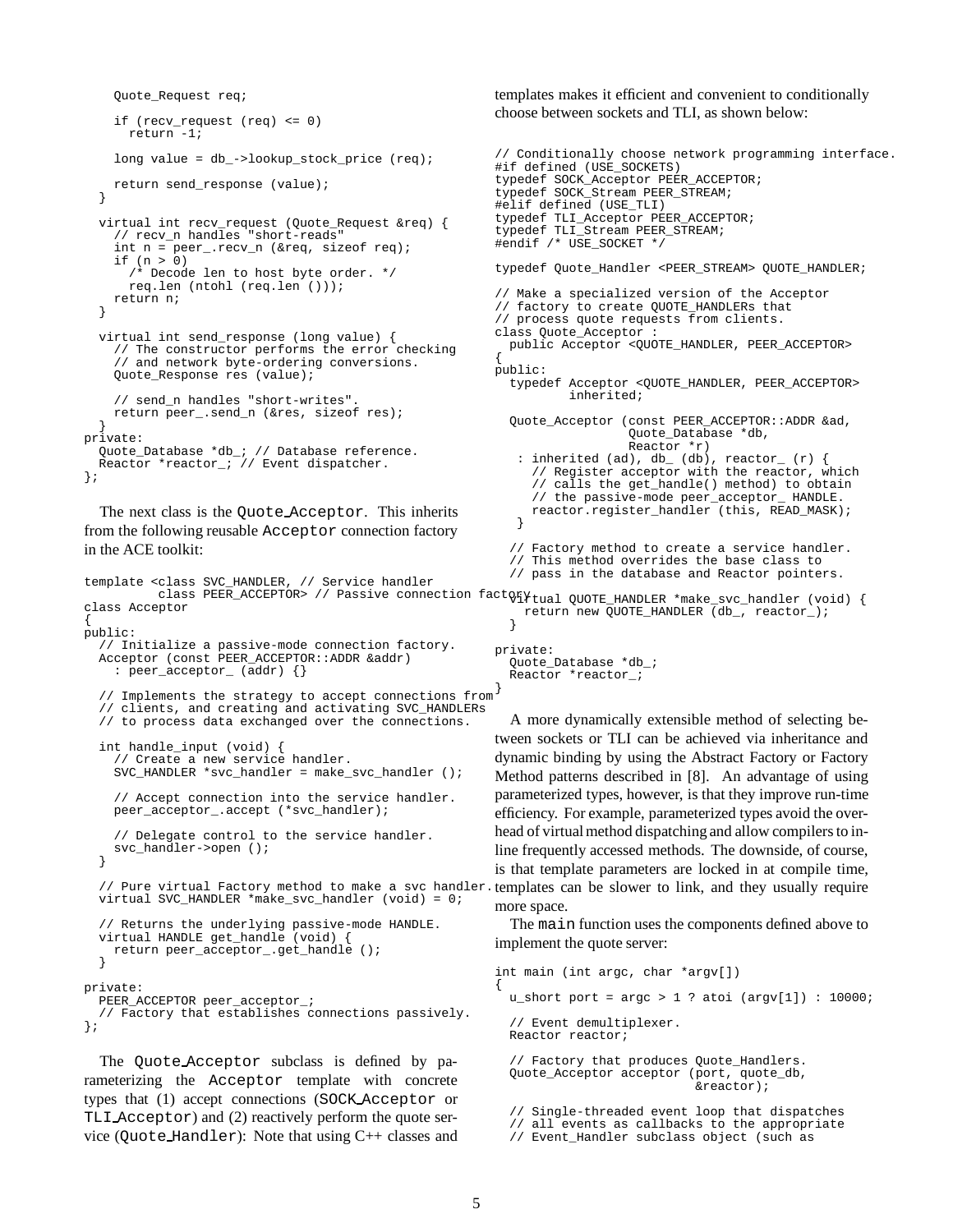```
// the Quote_Acceptor or Quote_Handlers).
for (i; j)reactor.handle_events ();
/* NOTREACHED */
return 0;
```
}

After the Quote Acceptor factory has been registered with the Reactor the application goes into an event loop. This loop runs continuously handling client connections, quote requests, and quote responses, all of which are driven by callbacks from the Reactor. Since this application runs as an iterative server in a single thread there is no need for additional locking mechanisms. The Reactor implicitly serializes Event Handlers at the event dispatching level.

## **4.2 Evaluating the C++ Wrappers Solution**

Using C++ wrappers to implement the quote server is an improvement over the use of sockets, select, and C for the following reasons:

- *Simplify programming* low-level details of programming sockets (such as initialization, addressing, and handling short-writes and short-reads) can be performed automatically by the IPC SAP wrappers. Moreover, we eliminate several common programming errors by not using select directly [4].
- *Improve portability* by shielding applications from platform-specific network programming interfaces. Wrapping sockets with  $C++$  classes (rather than standalone C functions) makes it easy to switch wholesale between different network programming interfaces simply by changing the parameterized types to the Acceptor template. Moreover, the code is more portable since the server no longer accesses select directly. For example, the Reactor can be implemented with other event demultiplexing system calls (such as SVR4 UNIX poll, WIN32 WaitForMultipleObjects, or even separate threads) [9].
- *Increase reusability and extensibility* the Reactor, Quote Acceptor, and Quote Handler components are not as tightly coupled as the version in Section 3.1. Therefore, it is easier to extend the C++ solution to include new services, as well as to enhance existing services. For example, to modify or extend the functionality of the quote server (*e.g.,* to adding stock trading functionality), only the implementation of the Quote Handler class must change.

In addition, C++ features like templates and inlining ensure that these improvements do not penalize performance.

However, even though the  $C++$  wrapper solution is a distinct improvement over the C solution it still has the same drawbacks as the C++ wrapper client solution we presented in our last column: *too much of the code required for the application is not directly related to the stock market*. Moreover,



Figure 2: Key Components in the CORBA Architecture

the use of C++ wrappers does not address higher-level communication topics such as object location, object activation, complex marshaling and demarshaling, security, availability and fault tolerance, transactions, and object migration and copying (most of these topics are beyond the scope of this article). To address these issues requires a more sophisticated distributed computing infrastructure. In the following section, we describe and evaluate such a solution based upon **CORBA** 

# **5 The CORBA Solution**

Before describing the CORBA-based stock quoter implementation we'll take a look at the key components in the CORBA architecture. In a CORBA environment, a number of components collaborate to allow a client to invoke an operation op with arguments args on an object implementation. Figure 2 illustrates the primary components in the CORBA architecture. These components are described below:

- *Object Implementation* defines operations that implement an OMG-IDL interface. We implement our examples using C++. However, object implementations can be written in other languages such as C, Smalltalk, Ada95, Eiffel, etc.
- *Client* this is the program entity that invokes an operation on an object implementation. Ideally, accessing the services of a remote object should be as simple as calling a method on that object, *i.e.,* obj->op(args). The remaining components in Figure 2 support this behavior.
- *Object Request Broker (ORB)* when a client invokes an operation the ORB is responsible for finding the object implementation, transparently activating it if necessary, delivering the request to the object, and returning any response to the caller.
- *ORB Interface* an ORB is a logical entity that may be implemented in various ways (such as one or more processes or a set of libraries). To decouple applications from implementation details, the CORBA specification defines an abstract interface for an ORB. This interface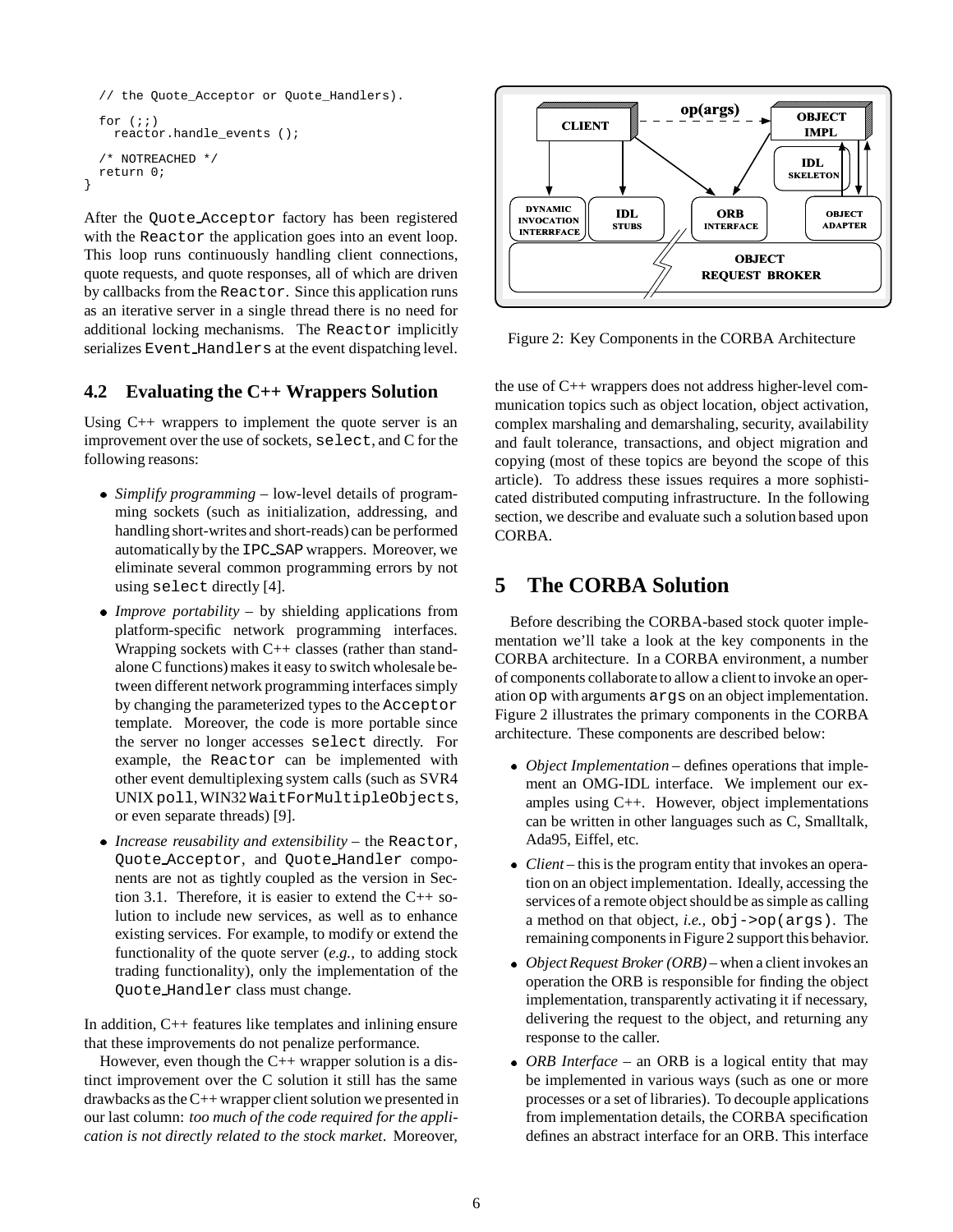provides various helper functions such as converting object references to strings and back, and creating argument lists for requests made through the dynamic invocation interface described below.

- *OMG-IDL stubs and skeletons* OMG-IDL stubs and skeletons serve as the "glue" between the client and server applications, respectively, and the ORB. The  $OMG-IDL \rightarrow programming$  language transformation is automated. Therefore, the potential for inconsistencies between client stubs and server skeletons is greatly reduced.
- *Dynamic Invocation Interface (DII)* allows a client to directly access the underlying request mechanisms provided by an ORB. Applications use the DII to dynamically issue requests to objects without requiring IDL interface-specific stubs to be linked in. Unlike IDL stubs (which only allow RPC-style requests) the DII also allows clients to make non-blocking *deferred synchronous* (separate send and receive operations) and *oneway* (send-only) calls.
- *Object Adapter* assists the ORB with delivering requests to the object and with activating the object. More importantly, an object adapter associates object implementations with the ORB. Object adapters can be specialized to provide support for certain object implementation styles, (*e.g.,* OODB object adapters, library object adapters for non-remote (same-process) objects, etc).

Below, we outline how an ORB supports diverse and flexible object implementations via *object adapters* and *object activation*. We'll cover the remainder of the components mentioned above in future columns.

### **5.1 Object Adapters**

A fundamental goal of CORBA is to support implementation diversity. In particular, the CORBA model allows for diversity of programming languages, OS platforms, transport protocols, and networks. This enables CORBA to encompass a wide-spectrum of environments and requirements.

To support implementation diversity, an ORB should be able to interact with various types and styles of object implementations. It is hard to achieve this goal by allowing object implementations to interact directly with the ORB, however. This approach would require the ORB to provide a very "fat" interface and implementation. For example, an ORB that directly supported objects written in C, C++, and Smalltalk could become very complicated. It would need to provide separate foundations for each language or would need to utilize a least-common-denominator binary object model that made programming in some of the languages unnatural.

By having object implementations plug into *object adapters* (OAs) instead of plugging directly into the ORB, bloated ORBs can be avoided. Object adapters can be specialized to support certain object implementation styles. For example, one object adapter could be developed specifically



Figure 3: CORBA Request Flow Through the ORB

to support C++ objects. Another object adapter might be designed for OO database objects. Still another object adapter could be created to optimize access to objects located in the same process address space as the client.

Conceptually, object adapters fit between the ORB and the object implementation (as shown in Figure 2). They assist the ORB with delivering requests to the object and with activating the object. By specializing object adapters, ORBs can remain lightweight, while still supporting different types and styles of objects. Likewise, object implementors can choose the object adapter that best suits their development environment and application requirements. Therefore, they incur overhead only for what they use. As mentioned above, the alternative is to cram the ORB full of code to support different object implementation styles. This is undesirable since it leads to bloated and potentially inefficient implementations.

Currently, CORBA specifies only one object adapter: the *Basic Object Adapter* (BOA). According to the specification, the BOA is intended to provide reasonable support for a wide spectrum of object implementations. These range from one or more objects per program to *server-per-method* objects, where each method provided by the object is implemented by a different program. Our stock quoter object implementation below is written in a generic fashion – the actual object implementations and object adapter interfaces in your particular ORB may vary.

#### **5.2 Object Activation**

When a client sends a request to an object, the ORB first delivers the request to the object adapter that the object's implementation was registered with. How an ORB locates both the object and the correct object adapter and delivers the request to it depends on the ORB implementation. Moreover, the interface between the ORB and the object adapter is implementation-dependent and is not specified by CORBA.

If the object implementation is not currently "active" the ORB and object adapter activate it before the request is delivered to the object. As mentioned above, CORBA requires that object activation be transparent to the client making the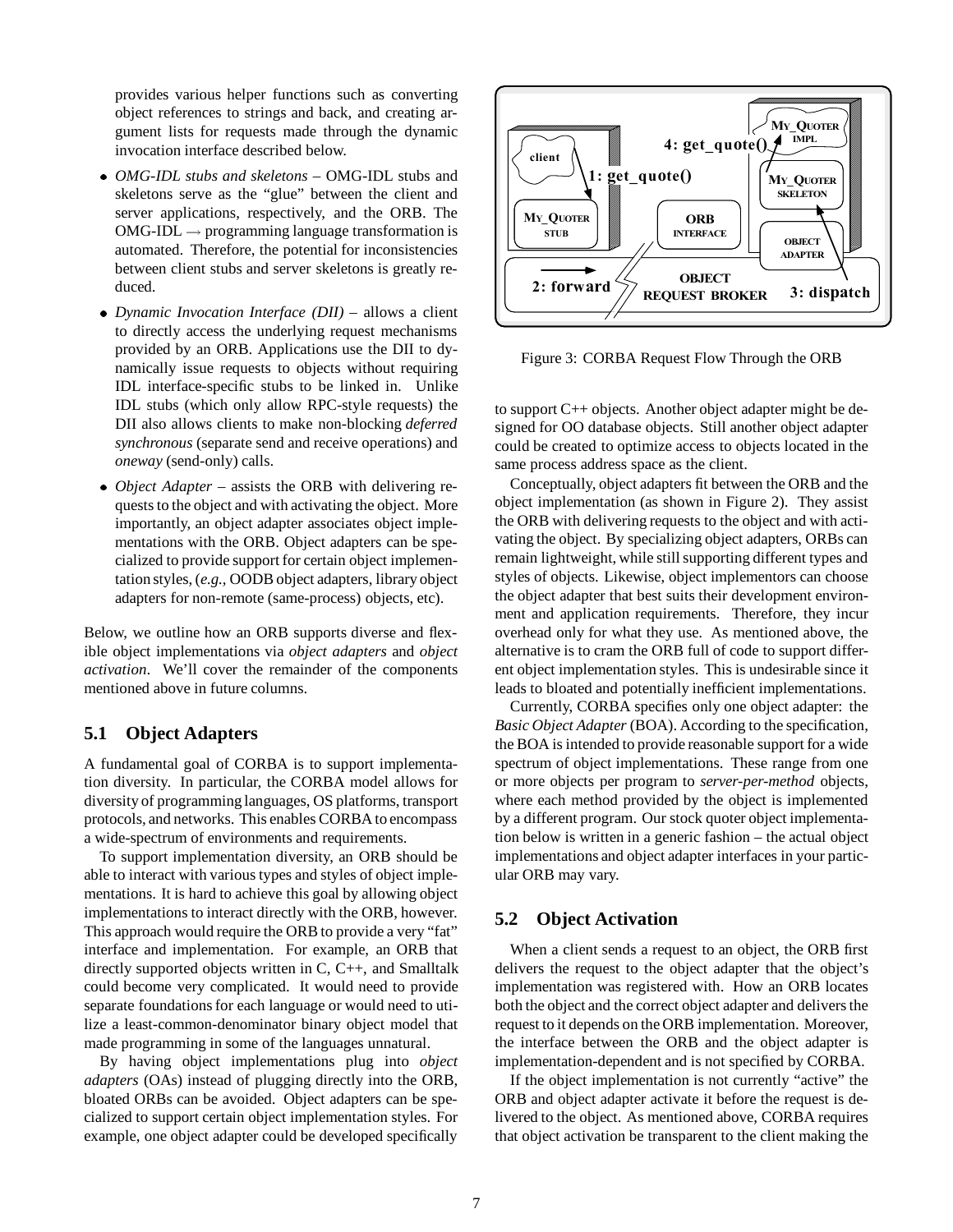request. A CORBA-conformant BOA must support four different activation styles:

- *Shared server* Multiple objects are activated into a single server process.
- *Unshared server* Each object is activated into its own server process.
- *Persistent server* The server process is activated by something other than the BOA (*e.g.,* a system boot-up script) but still registers with the BOA once it's ready to receive requests.
- *Server-per-method* Each operation of the object's interface is implemented in a separate server process.

In practice, BOAs provided by commercially-available ORBs do not always support all four activation modes. We'll discuss issues related to the BOA specification in Section 5.4.

Our example server described below is an unshared server since it only supports a single object implementation. Once the object implementation is activated, the object adapter delivers the request to the object's *skeleton*. Skeletons are the server-side analog of client-side stubs $4$  generated by an OMG-IDL compiler. The skeleton selected by the BOA performs the callback to the implementation of the object's method and returns any results to the client. Figure 3 illustrates the request flow from client through ORB to the object implementation for the stock quoter application presented below.

## **5.3 CORBA Code**

The server-side CORBA implementation of our stock quote example is based on the following OMG-IDL specification:

```
// OMG-IDL modules are used to avoid polluting
// the application namespace.
module Stock {
  // Requested stock does not exist.
  exception Invalid_Stock {};
  interface Quoter {
    // Returns the current stock value or
    // throw an Invalid_Stock exception.
    long get_quote (in string stock_name)
      raises (Invalid_Stock);
  };
};
```
In this section we'll illustrate how a server programmer might implement this OMG-IDL interface and make the object available to client applications.

Our last column illustrated how client programmers obtain and use *object references* supporting the Quoter interface to determine the current value of a particular stock name. Object references are opaque, immutable "handles" that uniquely identify objects. A client application must somehow obtain an object reference to an object implementation

before it can invoke that object's operations. An object implementation is typically assigned an object reference when it registers with its object adapter.

ORBs supporting C++ object implementations typically provide a compiler that automatically generates server-side skeleton C++ classes from IDL specifications (*e.g.,* the Quoter interface). Programmers then integrate their implementation code with this skeleton using inheritance or object composition. The My Quoter implementation class shown below is an example of inheritance-based skeleton integration:

```
// Implementation class for IDL interface.
class My_Quoter
    // Inherits from an automatically-generated
    // CORBA skeleton class.
  : virtual public Stock::QuoterBOAImpl
{
public:
 My_Quoter (Quote_Database *db): db_ (db) {}
  // Callback invoked by the CORBA skeleton.
  virtual long get_quote (const char *stock_name)
    throw (Stock::Invalid_Stock) {
    long value =
      db_->lookup_stock_price (stock_name);
    if (value == -1)
      throw Stock::Invalid_Stock();
    return value;
  }
private:
  // Keep a pointer to a quote database.
 Quote_Database *db_;
};
```
My Quoter is our object implementation class. It inherits from the Stock::QuoterBOAImpl skeleton class. This class is generated automatically from the original IDL Quoter specification. The Quoter interface supports a single operation: qet\_quote. Our implementation of get quote relies on an external database object that maintains the current stock price. Since we are single-threaded we don't need to acquire any locks to access object state like db .

If the lookup of the desired stock price is successful the value of the stock is returned to the caller. If the stock is not found, the database lookup stock price function returns a value of  $-1$ . This value triggers our implementation to throw a Stock::Invalid Stock exception.

The implementation of get quote shown above uses C++ exception handling (EH). However, EH is still not implemented by all C++ compilers. Thus, many commercial ORBs currently use special status parameters of type CORBA::Environment to convey exception information. An alternative implementation of My Quoter::get quote could be written as follows using a CORBA::Environment parameter:

```
long
My_Quoter::get_quote (const char *stock_name,
                      CORBA::Environment &ev)
{
  long value =
    db_->lookup_stock_price (stock_name);
  if (\text{value} == -1)
```
<sup>4</sup>Stubs are also commonly referred to as "proxies" or "surrogates."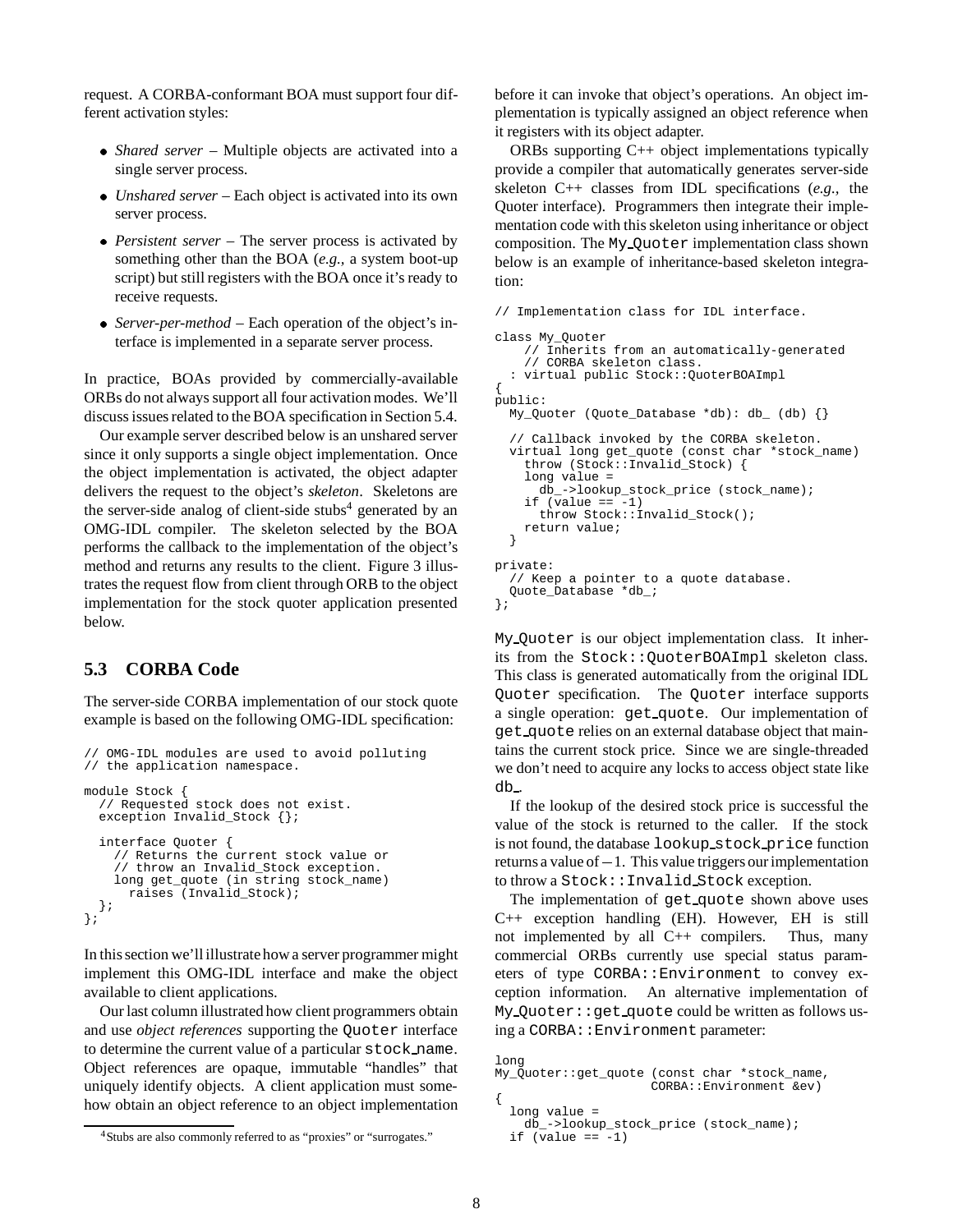```
ev.exception (new Stock::Invalid_Stock);
 return value;
}
```
This code first attempts to look up the stock price. If that fails it sets the exception field in the CORBA::Environment to a Stock::Invalid Stock exception. A client can also use CORBA::Environment parameters instead of C++ EH. In this case the client is obligated to check the Environment parameter after the call returns before attempting to use any values of out and inout parameters or the return value. These values may be meaningless if an exception is raised.

If the client and object are in different address spaces, they don't need to use the same exception handling mechanism. For example, a client on one machine using C++ EH can access an object on another machine that was built to use CORBA::Environment parameters. The ORB will make sure they interoperate correctly and transparently.

The main program for our quote server initializes the ORB and the BOA, defines an instance of a My Quoter, and tells the BOA it is ready to receive requests by calling CORBA::BOA::impl is ready, as follows:

```
// Include standard BOA definitions.
#include <corba/orb.hh>
// Pointer to online stock quote database.
extern Quote_Database *quote_db;
int main (int argc, char *argv[])
{
  // Initialize the ORB and the BOA.
  CORBA::ORB_var orb = CORBA::ORB_init (argc, argv, 0);<br>CORBA::BOA_var boa = orb->boa_init (argc, argv, 0); of
  CORBA::BOA_var boa = orb->boa_init (argc, argv, 0);
  // Create an object implementation.
  My Quoter quoter (quote db);
  // Single-threaded event loop that handles CORBA
  // requests by making callbacks to the user-supplied
  // object implementation of My_Quoter.
  boa->impl_is_ready ();
  /* NOTREACHED */
  return 0;
}
```
After the executable is produced by compiling and linking this code it must be registered with the ORB. This is typically done by using a separate ORB-specific administrative program. Normally such programs let the ORB know how to start up the server program (*i.e.,* which activation mode to use and the pathname to the executable image) when a request arrives for the object. They might also create and register an *object reference* for the object. As illustrated in our last column, and as mentioned above, clients use object references to access object implementations.

### **5.4 Evaluating the CORBA Solution**

The CORBA solution illustrated above is similar to the C++ wrappers solution shown in Section 4. For instance, both approaches use a callback-driven event-loop structure. However, the amount of effort required to maintain, extend, and port the CORBA version of the stock quoter application should be less than the C sockets and C++ wrappers versions. This reduction in effort occurs since CORBA raises the level of abstraction at which our solution is developed. For example, the ORB handles more of the lower-level communication-related tasks. These tasks include automated stub and skeleton generation, marshalling and demarshalling, object location, object activation, and remote method invocation and retransmission. This allows the server-side of the CORBA solution to focus primarily on application-related issues of looking up stock quotes in a database.

The benefits of CORBA become more evident when we extend the quote server to support concurrency. In particular, the effort required to transform the CORBA solution from the existing iterative server to a concurrent server is minimal. The exact details will vary depending on the ORB implementation and the desired concurrency strategy (*e.g.,* thread-per-object, thread-per-request, etc.). However, most multi-threaded versions of CORBA (such as MT Orbix [10]) require only a few extra lines of code. In contrast, transforming the C or C++ versions to concurrent servers will require more work. A forthcoming column will illustrate the different strategies required to multi-thread each version.

Our previous column also described the primary drawbacks to using CORBA. Briefly, these drawbacks include the high learning curve for developing and managing distributed objects effectively, performance limitations [11], as well as the lack of portability and security. One particularly problematic drawback for servers is that the BOA is not specified very thoroughly by the CORBA 2.0 specification [12].

The BOA specification is probably the weakest area CORBA 2.0. For example, the body of the My Quoter::get quote method in Section 5.3 is mostly portable. However, the name of the automatically-generated skeleton base class and the implementation of main remain very ORB-specific. Our implementation assumed that the constructor of the Stock::QuoterBOAImpl base skeleton class registered the object with the BOA. Other ORBs might require an explicit object registration call. These differences between ORBs exist because registration of objects with the BOA is not specified at all by CORBA 2.0.

The OMG ORB Task Force is well aware of this problem and has issued a Request For Proposals (RFP) asking for ways to solve it. Until it's solved (probably mid-to-late 1996), the portability of CORBA object implementations between ORBs will remain problematic.

# **6 Concluding Remarks**

In this column, we examined several different programming techniques for developing the server-side of a distributed stock quote application. Our examples illustrated how the CORBA-based distributed object computing (DOC) solution simplifies programming and improves extensibility. It achieves these benefits by relying on an ORB infrastructure that supports communication between distributed objects.

A major objective of CORBA is to let application developers focus primarily on application requirements, without